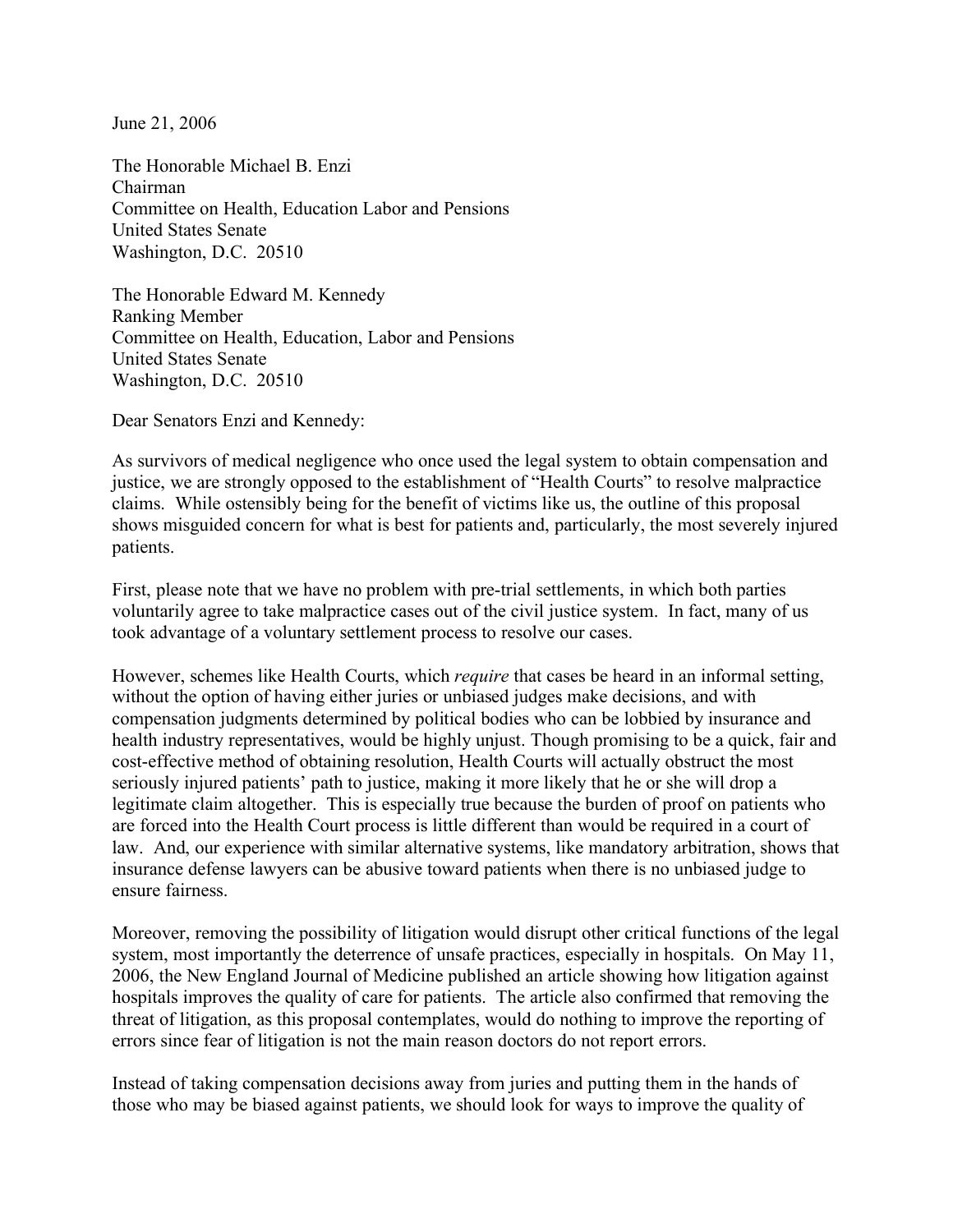health care services in our country and to reduce preventable medical errors. It is well established that state disciplinary boards do little to weed out the small number of doctors responsible for most malpractice. This is not the time to establish a new process, which will only protect incompetent doctors even more from meaningful liability exposure and scrutiny, including the most egregiously reckless health care providers.

Health Courts will not only fail to fully compensate patients, but they will also undermine restraints the civil justice system now imposes on dangerous conduct. Mechanisms that shield grossly negligent doctors from accountability by intruding upon the legal system and eliminating individual's right to sue should not be tolerated by a society that believes in our constitution and democracy.

Sincerely,

from Nu

Joanne Doroshow Executive Director Center for Justice & Democracy

For:

Paula Andrasko Akron, OH

Barbara Becker Evansville, IN

Michael Bennett Baltimore, MD

Alan & Christian Buckley New York, NY

Bob Carmody Chicago, IL

Diane Carter Galena, IL

Deborah K. Dick Kenton, OH

Mark & Michelle Geyer Antioch, CA

Elie & Kathy Ghawi St. Charles, IL

Deborah Gillham Gaithersburg, MA

Lisa & Michael Gourley Valley, NE

Donna D. Harnett Chicago, IL

Melinda Hause Palm Coast, FL

Marlene Jacobson Omaha, NE

Garret & Julie Koleszar Fallbrook, CA

Leslie Lewis, New York, NY